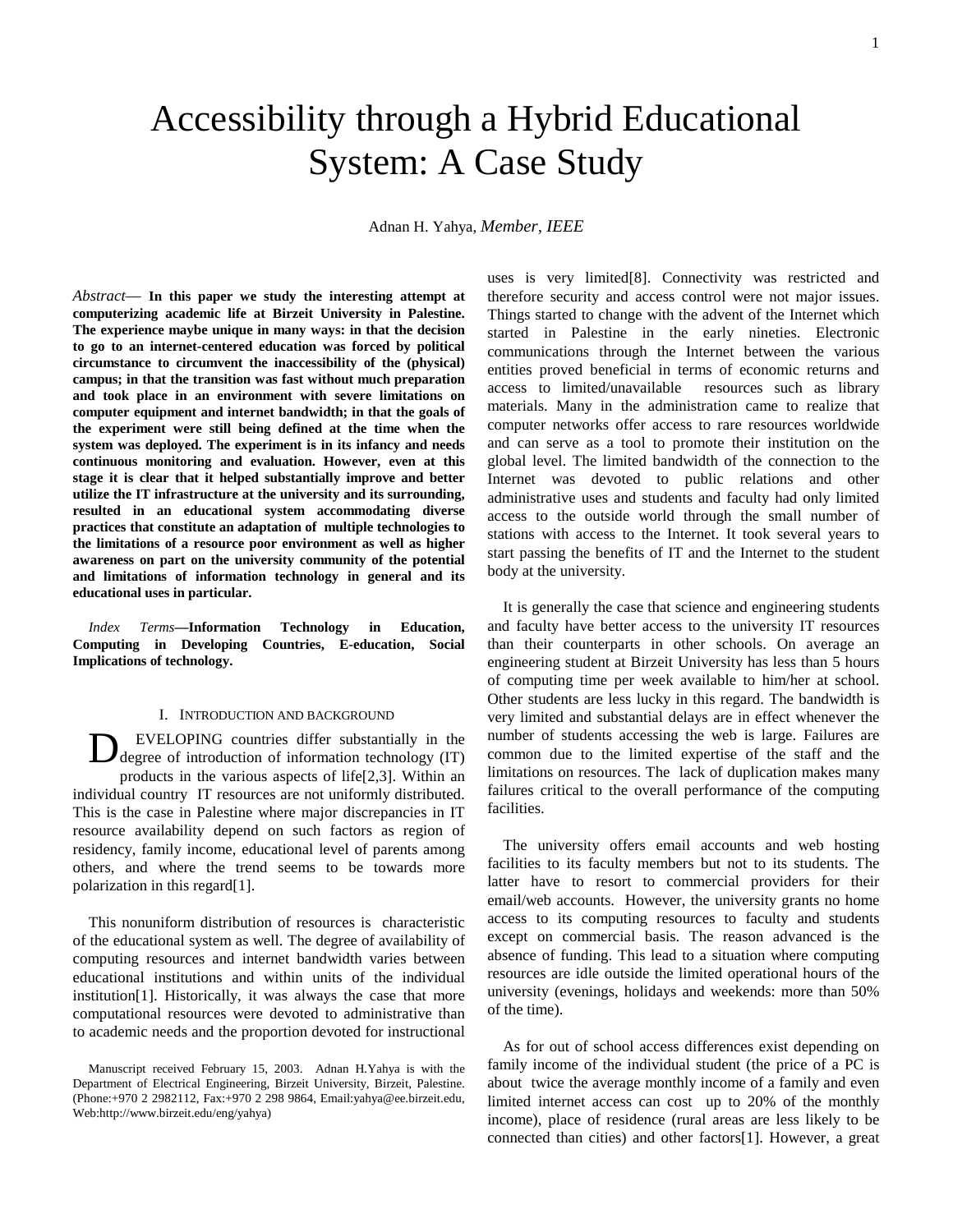majority of engineering students had home computers many with connections to the Internet.

Home links are mainly dial-up with low connection speeds and high costs for connections. No DSL/cable service is offered on the market. Internet service providers have limited resources and denial of service is frequent during low cost times. This makes it difficult to deal with content characterized by large storage needs such as formatted text and multimedia data.

The main mode of instruction is the traditional one with the web use limited to individual teachers and mostly for informational purposes. Noninsructional tasks such as registration, advising, student finance and reporting were done the traditional paper way with a minimal role for information technology despite the obvious need for more technically advanced and resource saving procedures.

In late 2001 and early 2002 the political circumstance changed and physical access to the university campus became erratic and at times impossible to the vast majority of students and faculty. This disrupted academic life to the degree that the graduation and admissions processes were threatened. Many were apprehensive about a return to the extended closures of the late eighties and early nineties when schools were closed for years at a time.

It is in this environment that Birzeit University took the bold step of resorting to IT and the Internet to network its students and enable the university community to communicate and the institution to continue functioning. This was accomplished by accelerating the work on a student portal that was still at the development/testing stages. The portal was deployed with the limited functionality it had at the time around March 2002.

In the remainder of this paper we discuss the modalities of the abrupt transition from a marginal role of IT/Internet in the educational process to a heavy reliance on computer and communications technology for many aspects of academic life at a Third World university. We assess the degree of success the experiment achieved so far and its shortfalls. We offer some suggestions on what should be done next to ensure the sustainability of the experiment and a reasonable return on the investment in the system. This evaluation may be coming too soon after the deployment but even at this time much can be said about the current experiment.

# II. THE TRANSITION

At transition time the university community of 4000+ students and about 600 faculty/employees was served by about 800 computer stations, mostly PCs of various models. About half of those were connected to the Internet and the proportion was much less for PCs dedicated to student use. The overall available bandwidth was very limited (0.5mbps line) and congestion was a frequent occurrence at peak times. The

number of open hours for the computer labs was limited especially due to the prevailing security conditions and is generally limited to 8 hours a day. Computer literacy courses were offered regularly. However, major differences existed between students at various colleges with better conditions for engineering and science students. The university surrounding had a large number internet access points in the form of internet cafes offering their services at reasonable prices. The issue of technology use in education was sparsely discussed and very little was done to integrate IT into the instruction process.

An administrative directive was issued for all faculty to place their educational materials on the web so that students are able to continue in a self study mode as long as access to the university campus remained dangerous and/or impossible. Objections were raised by faculty and students on the grounds of the inadmissibility of an abrupt transition without the needed preparation and study and that many courses could not be administered this way (labs, studio sessions,…). The directive was withdrawn in favor of a more restrained use of the Internet as an auxiliary tool for students who are unable to join their classes at the university. This will become characteristic of the system: shifting goals as more progress is made. Faculty and students were required to have frequent access to the web since much of the instructional material was to be placed on the web and much of the student feedback was to become computer based. The system functionality was extremely limited.

The system allowed instructors to place files and pointers to educational materials and assignments and exchange messages with students of individual classes. System documentation was incomplete and the terminology was still developing so frequent miscommunications was a major problem. No guidelines were issued to advise potential users on ways to minimize access costs through the proper selection of data formats and connection times. Despite the dedication of the system development staff it was difficult to cope with the workload resulting from the entire university population attempting to come on line.

The first semester of "experimenting" with the system was chaotic. However, the number of students and faculty members who were *forced* to join the system by acquiring the required user names and passwords was impressive: the majority by the end of the semester and almost all students and the majority of faculty by the start of the next term. Of course having a login name and password doesn't reflect the real picture. Still major discrepancies existed between students of various specializations with those who are computer literate and having more computer access at school logging in more frequently. The system evaluation took the form of informal surveys and direct feedback through email and a hotline. Despite many reservations the overall response was generally positive as reflected in the informal surveys which consistently give the system a 75% approval rate[9].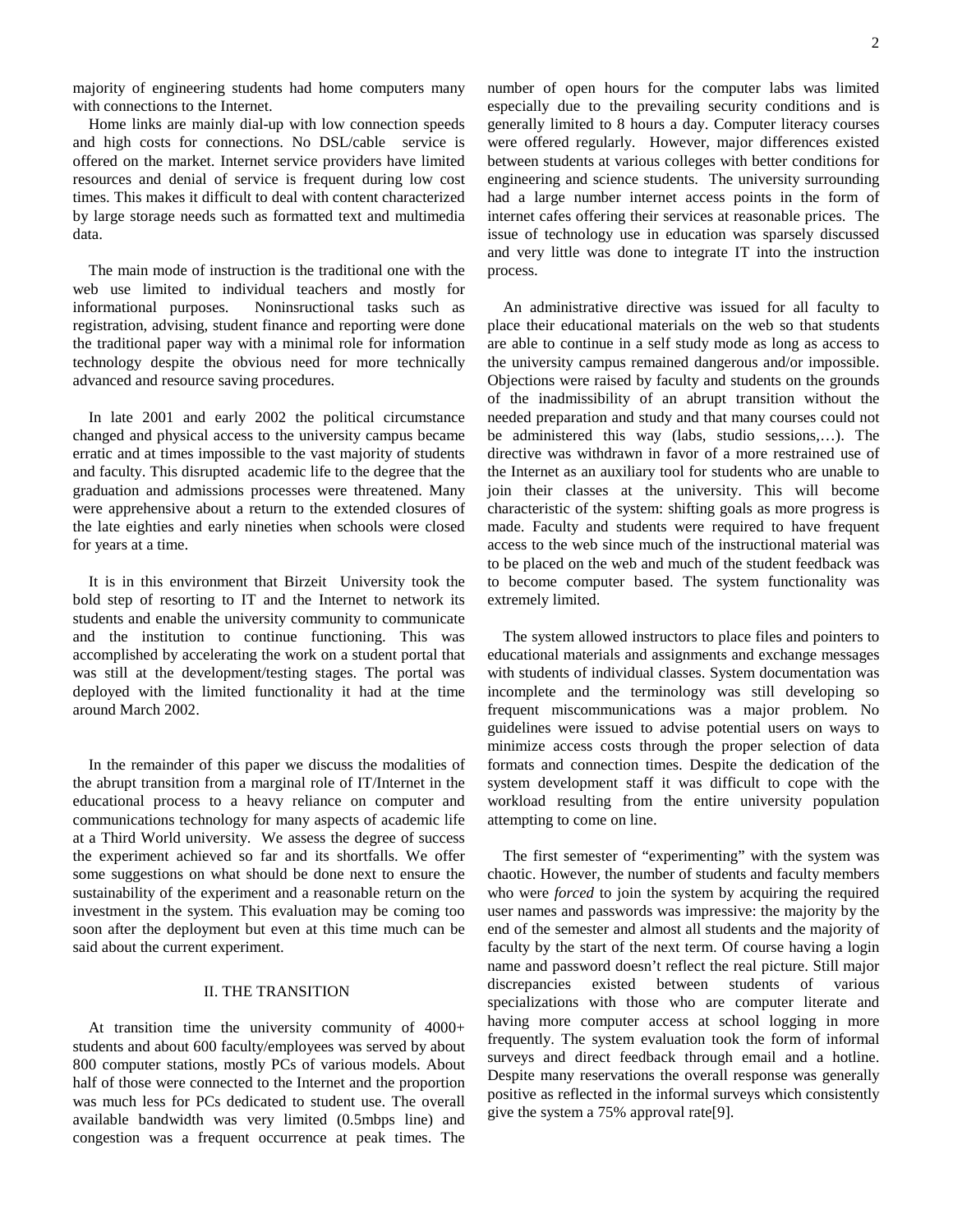The next step was to force students to do online registration. Every student had to use the system. However, this exposed major weaknesses: the available resources were not adequate to meet the high demand and technical considerations rather than good design methodology was the main factor behind the adopted approach. To speed-up the process and conserve bandwidth the advising process was abandoned and students registered on their own. Once more this generated a hot debate but a positive consequence was that an advising system had to be developed for subsequent semesters: a long awaited development. Next grad reporting and course/instructor evaluation were moved online and were linked so that students are obliged to perform certain tasks before they are allowed to view their course grades. To make the system more attractive to faculty and staff some administrative/financial services were added and lumped together with the academic records[5].

The system is already part of university life. Even individuals who feel it is in need of major improvements and validation are accepting its existence and using it to one degree or another. It seems that since the system goals are loosely defined, every body sees it as part of his/her vision of how IT should be incorporated into academia. Nevertheless, substantial differences exist between the degree of using the system between colleges, departments and individuals. Factors like internet access and computer literacy play a leading role. Students of courses where instructors rely heavily on the system tend to use it (and accept it) more than students who are not forced to interact with the system.

## III. THE FALLOUT: THE GOOD AND THE BAD

In this section we discuss the influence the system had on some aspects of university life both the positive and the negative.

#### *A. Positive Impact*

Despite its short life, the deployed portal has already influenced the university community in more than one positive way.

*1)Infrastructure:* It served its original purpose of maintaining communications between instructors and students and allowing delivery of educational materials at reasonable cost even when physical contact is not possible. The university investment in IT and related technologies and expertise has been substantially increased. New access points have been added and the bandwidth available has been increased fourfold with an eye on further improvements as the functionality of the portal is upgraded[9].

*2) Access Patterns:* Access to the internet by students, faculty and staff has become a must not only from inside the university but also from a distance. The number of hits to the university web pages experienced vast increases when the system went on line and that number continues to grow as the portal acquires more functionality and more students and faculty are relying more heavily on the system for their various needs. Traffic is maintained beyond the university operational hours thus utilizing the otherwise idle resources. A balance is being restored between the incoming and outgoing traffic: the university is converting into a content provider in addition to being a consumer.

The percentage of faculty logging into the system during the current term ranged between 90+% for science and engineering and about 70% for arts and commerce. Every student was practically obliged to log into the system. However, even for optional use, student access to the system is still impressive by local standards. About 70% of the university students used the system during the latest one week period for which statistics are available (February 2003)[9].

*3) Management Issues:* The fine points of managing information technology resources are being placed on the discussion agenda of the university. The proper governance of IT resources, legal considerations, the ethics of IT utilization and security and access control issues are being recognized as important to the proper functioning of the system. Technical faults are less tolerable as they can severely disrupt academic life. Much of this was hidden from the public before the portal deployment.

*4) Staff and Training:* The technical skills of the development staff are being sharpened to deal with the multiplicity of tasks offered by the system. However, the development staff still needs better exposure to the best practices in the field through training and interaction with centers of excellence worldwide so that to be able to design better systems and be prepared for eventualities.

*5) Hybrid Networking Patterns:* The combination of the ambitious (though shifting) goals of the system and the limited resources available is producing interesting products that are hybrid in more than one way. The limited internet access forces many students to acquire hard copies of the material placed for them on the web for further study. Inaccessibility of the internet for many students is generating networks utilizing cellular<sup>1</sup> and terrestrial phones, other media and photocopying equipment to distribute messages/materials placed on the web[4].

#### *B. Negative Factors*

Experimentation with the system reveals several points in need of careful consideration in order for it to achieve better acceptance by the university community even when operating under more normal conditions.

*1) Man-machine interface:* Little attention is being given to man-machine interface considerations. Text based menus are almost the only form of user interaction. The interface frequently changes and is always in a state of flux. It is common to have a certain service available from a certain

<sup>&</sup>lt;sup>1</sup> The use of SMS messaging is envisioned to become part of the delivery system of the portal[5].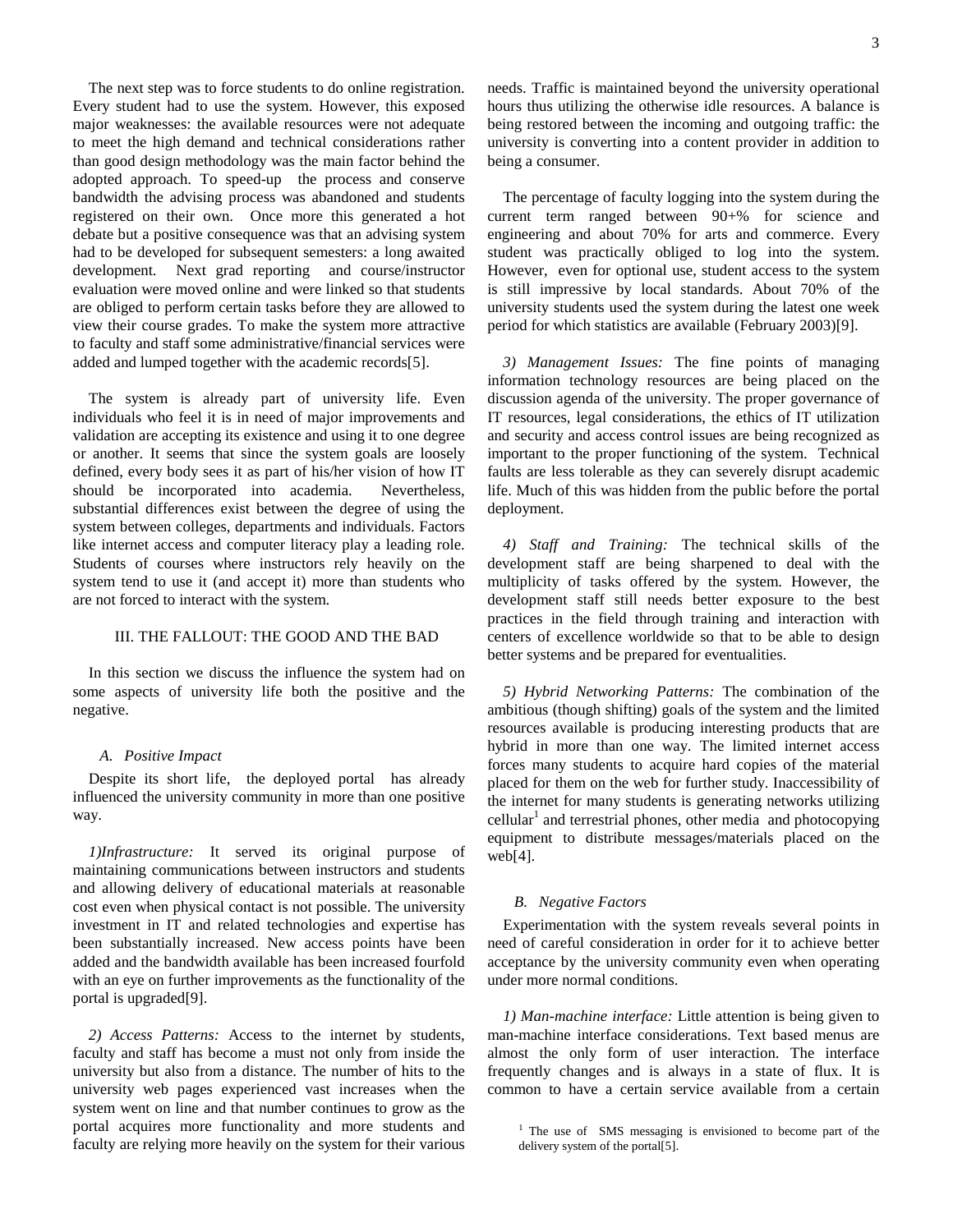menu then have it change location or lose its menu entry. This results in a lot of confusion during navigation and a need to place calls to the support center which is only operational during limited hours. Help online is not adequate and can often be misleading and doesn't have the casual user in mind. Coupled with the access speed variations, the experience with the portal is often frustrating for the nonexpert and many potential users would use it only reluctantly.

The language issue is also a problematic area of the system. Much of the interface is implemented in English which creates major difficulties for many at the university and potential users from the outside (say potential university students). This may also create problems for access to content in Arabic when the correspondence between the terms is not obvious.

*2) System Design:* The limited staff working on the project responds fast to requests dealing with functionality. However, it seems that little expertise goes into the design and system integration stages resulting in incorrect functioning or incompatibility with the common accepted practices. Besides, little attention is given to the issue of resource sufficiency for the tasks being offered. Despite the limited bandwidth and slow connection speeds, the preferred method of putting info on the system is that of formatted text and graphics data as opposed to the less costly text data. Transaction documentation is not addressed adequately and it is often the case that input errors can result in the need to redo major tasks, which is a frustrating experience for the user.

*3) Limited Scope:* The system should be placed in realm of administrative computing in the sense that it is only used to offer administrative support for academic life and as a delivery tool for instructional materials between faculty and students. It has no components to integrate information technology into the educational process itself such as e-tutoring, testing and (virtual) experimentation. This is no accident as this usage was the purpose of introducing the system to ensure a good level of continuity of academic life even during campus closures. However, the goals are being expanded systematically and it is important that instructional uses of computing be incorporated to ensure sustainability even under normal campus access conditions.

*4) Management Issues:* Historically, the management of IT resources at the university had many problems emanating from the differing views on the role of technology in the running of an institution[7]. The deployment of the portal with the diverse content it offers is bound to further complicate matters. System documentation has been problematic all through computer utilization. The pressure to add functionality makes it more difficult to properly document to the system and individual transactions. Issues like control over bulletin boards and system performance monitoring and evaluation are becoming to be problematic. With more information being placed on line issues like access control, password distribution and system security are bound to become more acute. Staff replacement considerations will also be important. It is already

observed that skilled workers tend to relocate to more attractive jobs in the industry and the university is generally not able to compete in this regard. Additionally, ethical training of system staff and the user community is needed to avoid conflicts resulting from unauthorized access to records that were not as readily accessible to them before.

# IV. WHAT IS NEXT?

Now that the internet portal has been deployed it is good to treat it as a proof-of-concept system: the internet can be used to support academic life at the university given sufficient resources. One has to realize that the system can be sustained only if more uses are found and incorporated, in particular in the area of e-education. This is due to the substantial resources needed to ensure the smooth functioning of the system. Such an investment can be motivated only if more applications are found, in particular instructional uses.

It is clear that the problems that plagued university computerization in Palestine in the past may come to hinder the success and possible expansion of the system to better serve the university community[8,6,7]. For this process to succeed one would need to address the following points:

- The system has to be application rather than technology driven. So far the available IT resources defined the applications being deployed. It is time to reverse the process and have the well-defined and needed application dictate the resources needed. ITbased education should be given utmost attention to make better use of the existing resources.
- The system development must follow the scientific method. Sufficient planning, requirement specifications (including user interfaces, help menus), testing, modification and documentation must precede system deployment.
- The system governance has to become expert based. It must include individuals with expertise in areas of concern: computing, educational technology and education to ensure good planning and compliance with the goals.
- Performance evaluation has to be detached from the parties involved in the design and implementation processes to ensure neutrality. Open forums must be used to solicit users feedback and discuss them for possible integration.
- The publicity for the system should be accurate and reflect the sources of the incorporated ideas, emphasize not only the advantages of the system but also its shortcomings and possible improvements. One would even advocate sharing resources and ideas with institutions with similar needs or with interest in the experiment. This may help avoid investments in reinventing similar systems once and again, a common feature of system development in Developing Countries[4].